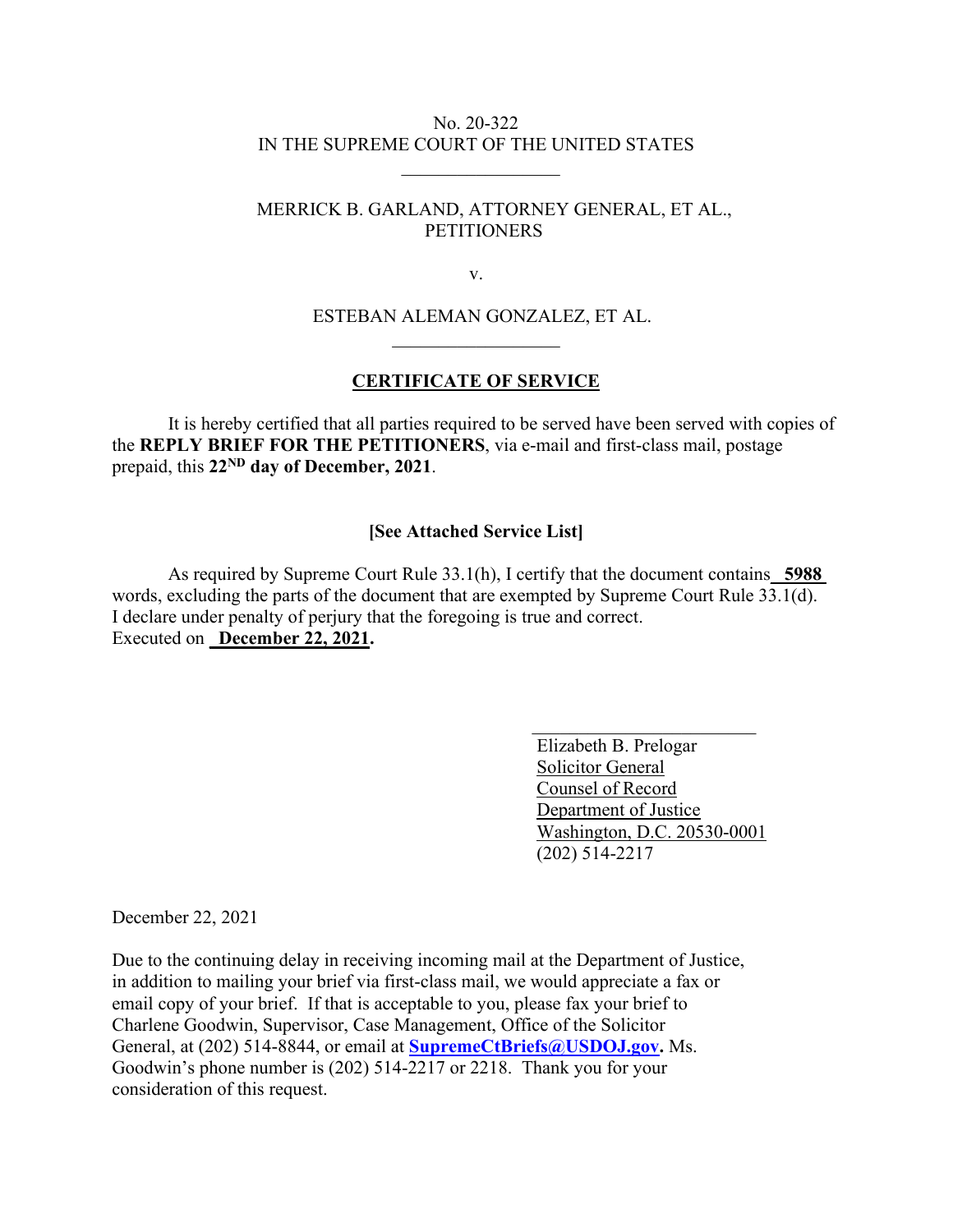20-0322 GARLAND, MERRICK B., ATTORNEY GENERAL, ET AL. ESTEBAN ALEMAN GONZALEZ, ET AL.

> MATT ADAMS NORTHWEST IMMIGRANT RIGHTS PROJECT 615-SECOND AVENUE SUITE 400 SEATTLE, WA 98104 206-957-8611 MATT@NWIRP.ORG

AHILAN T. ARULANANTHAM ACLU FOUNDATION OF SOUTHERN CALIFORNIA 1313 WEST 8TH STREET LOS ANGELES, CA 90017 415-343-0770 AHILAN@ACLU-SC.ORG

JAMES J. BEHA, II MORRISON & FOERSTER LLP 250 WEST 55TH ST. NEW YORK , NY 10019 212-468-8000 JBEHA@MOFO.COM

SAMIR DEGER-SEN LATHAM & WATKINS LLP 1271 AVE. OTH AMERICAS NEW YORK, NY 10020 212-906-4619 SAMIR.DEGER-SEN@LW.COM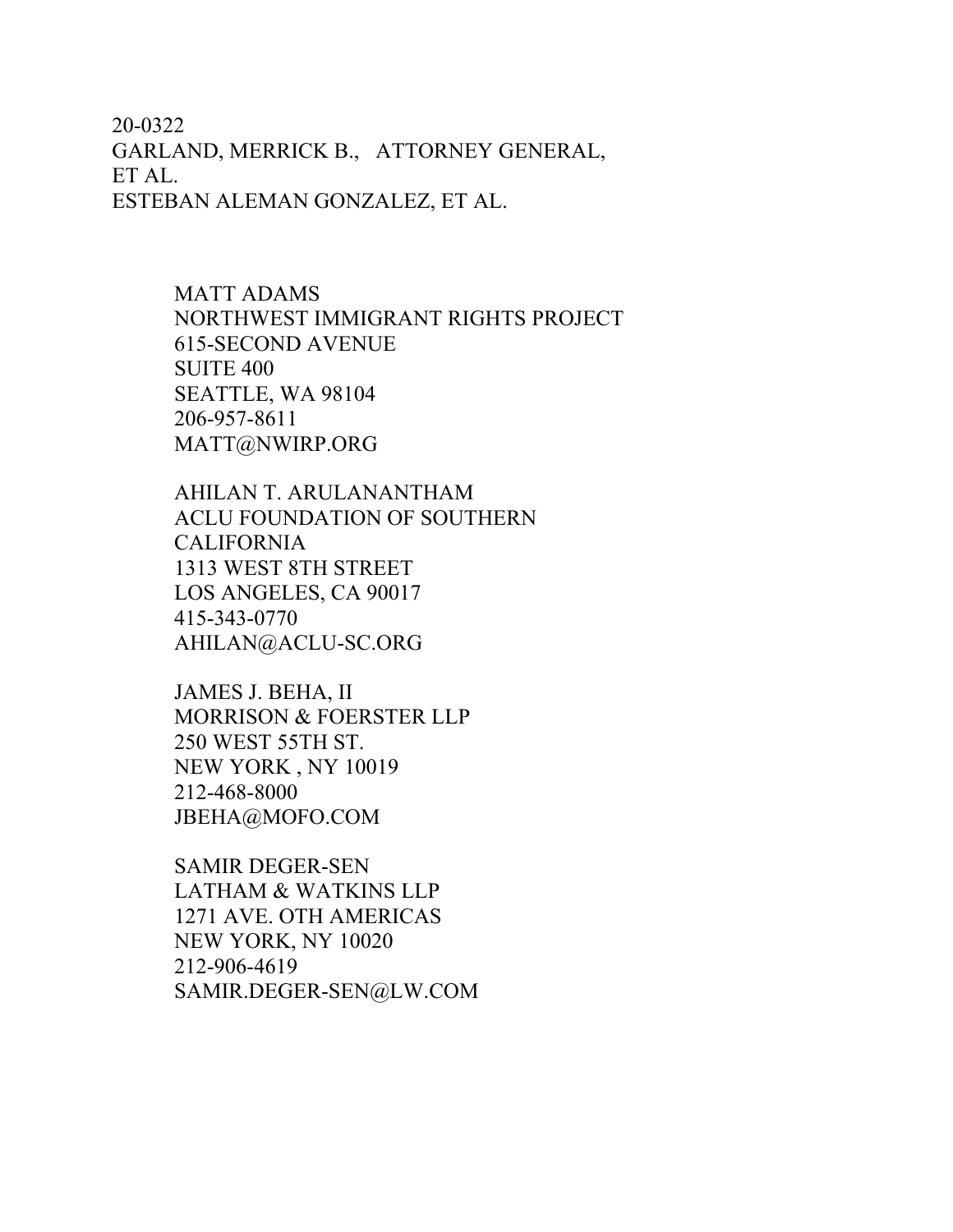BRIANNE J. GOROD CONSTITUTIONAL ACCOUNTABILITY **CENTER** 1200 18TH ST., NW SUITE 501 WASHINGTON, DC 20036 202-296-6889 BRIANNE@THEUSCONSTITUTION.ORG

MATTHEW H. GREEN LAW OFFICES OF MATTHEW H. GREEN 130 W. CUSHING STREET TUCSON, AZ 85701 520-882-8852 MGREENH@AZBAR.ORG

LAWRENCE J. JOSEPH IMMIGRATION REFORM LAW INSTITUTE 1250 CONNECTICUT AVE., NW SUITE 700-1A WASHINGTON, DC 20036 202-355-9452 LJ@LARRYJOSEPH.COM

MICHAEL KAUFMAN ACLU FOUNDATION OF SOUTHERN 1313 WEST 8TH STREET LOS ANGELES, CA 90017 MKAUFMAN@ACLUSOCAL.ORG

JUDAH LAKIN VAN DER HOUT LLP 180 SUTTER STREET FIFTH FLOOR SAN FRANCISCO, CA 94104 JUDAH@LAKINWILLIE.COM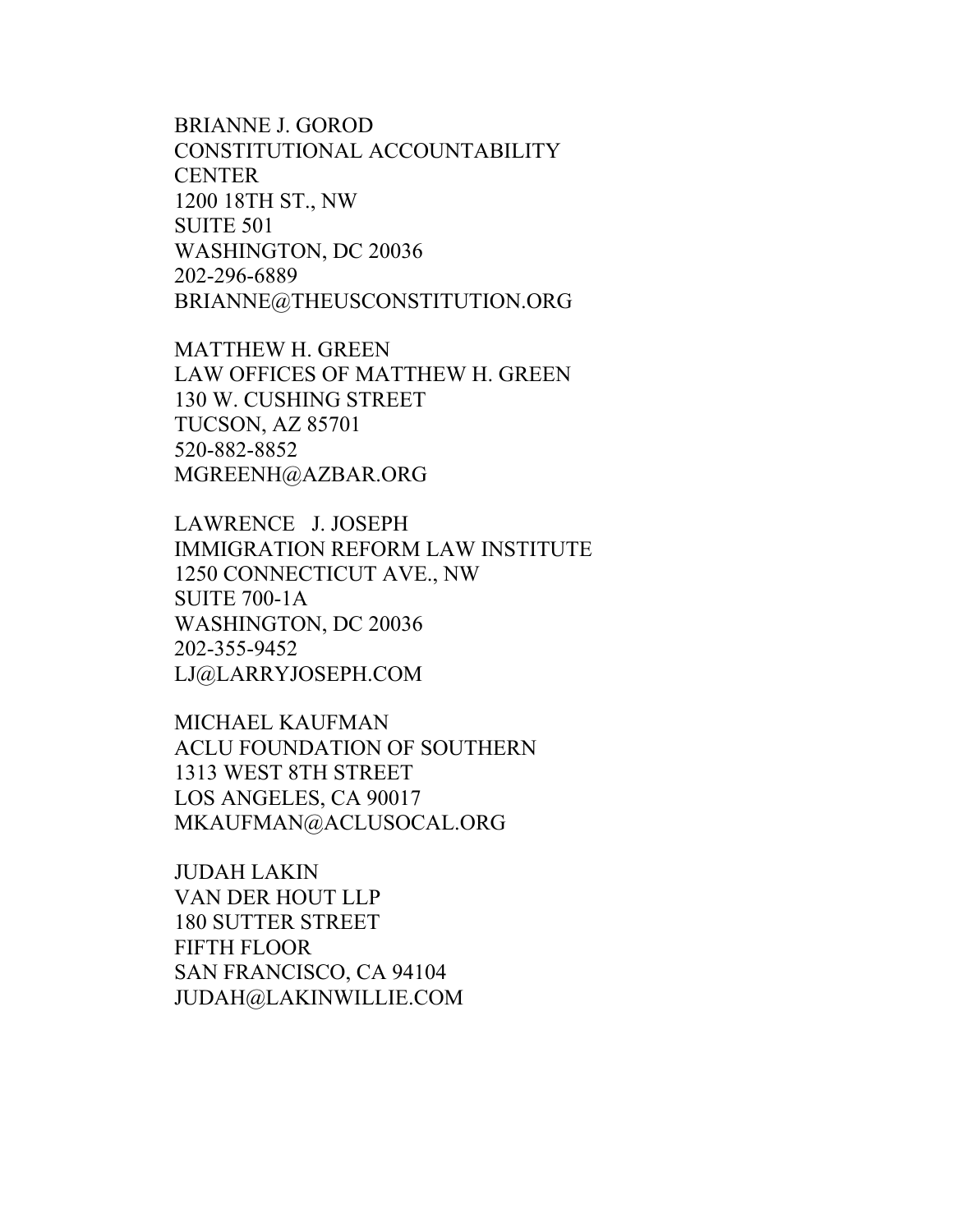JOSHUA A. MATZ KAPLAN HECKER & FINK LLP 350 FIFTH AVENUE, 63RD FLOOR NEW YORK,, NY 10118 212 763-0883 JMATZ@KAPLANHECKER.COM

NANCY MORAWETZ IMMIGRANT RIGHTS CLINIC WASHINGTON SQUARE LEGAL SERVICES, INC. 245 SULLIVAN STREET 5TH FLOOR NEW YORK, NY 10012 212-998-6430 NANCY.MORAWETZ@NYU.EDU

JOSEPH R. PALMORE MORRISON & FOERSTER LLP 2100 L STREET, N.W. WASHINGTON, DC 20037 202-887-6940 JPALMORE@MOFO.COM

ALISON PENNINGTON CENTRAL LEGAL DE LA RAZA 3400 E. 12TH STREET OAKLAND, CA 94601

VASUDHA TALLA ACLU FOUNDATION OF NORTHERN 39 DRUMM STREET SAN FRANCISCO, CA 94111